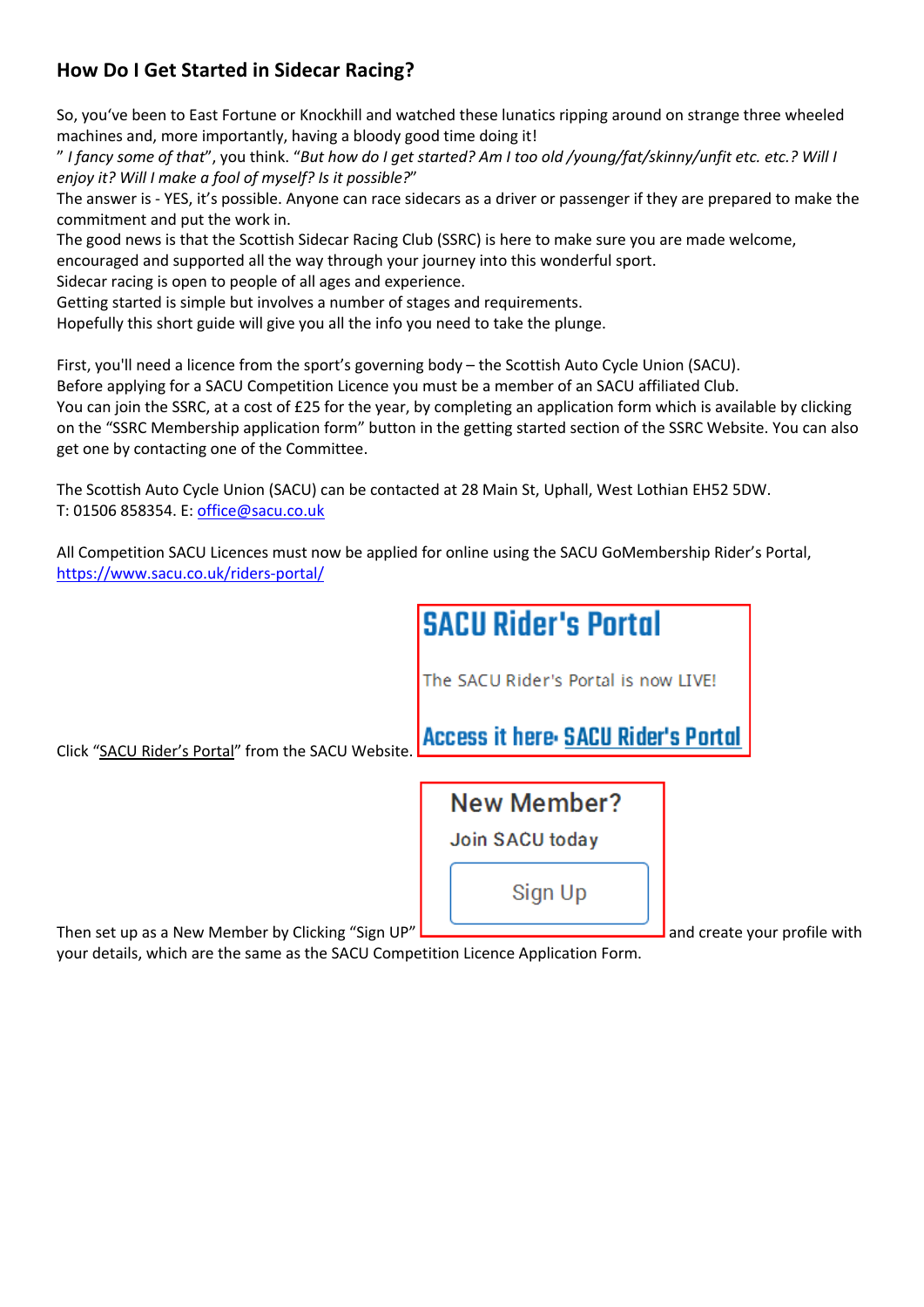Add the Scottish Sidecar Racing Club to your profile as follows:-



then add it to your profile.

Click on **the view available Clubs, not all Clubs will show initially, change the search range from "Within**"

30 miles" to "Within 50 miles" or more and hit the search Button **Q** 

| Club Finder                                                                            |         |                 |   |   |
|----------------------------------------------------------------------------------------|---------|-----------------|---|---|
| Search club name or leave blank                                                        | G74 3JZ | Within 30 miles | ٠ |   |
| 12 Clubs found in map view and list view, within 30 miles from G74 3JZ<br>List.<br>Map |         |                 |   |   |
| Name                                                                                   |         |                 |   |   |
| TYPE: Affiliated Club   REGION: Dumfriesshire                                          |         |                 |   | ඏ |
| EAST LOTHIAN ROAD & TRAIL CLUB<br>TYPE: Affiliated Club   REGION: Krkintilloch         |         |                 |   | o |
| 1-Moto X<br>TYPE: Associate Member Clubs   REGION: Glasgow                             |         |                 |   | ø |
| LANARKSHIRE MCC Ltd<br>TYPE Affiliated Club                                            |         |                 |   | ø |
| LOCH LOMOND MCC.<br>TYPE: Affiliated Club   REGION: Glasgow                            |         |                 |   | Θ |
| MERCURY MCC<br>TYPE: Affiliated Club                                                   |         |                 |   | o |
| RIGSIDE MOTOCROSS<br>TYPE: Affiliated Club   REGION: Lanarkshire                       |         |                 |   | ø |
| SCOTTISH BIKE TRIAL CLUB<br>TYPE Affiliated Club   REGION: Strathaven                  |         |                 |   | ø |
| SCOTTISH CLASSIC RACING MCC<br>TYPE Affiliated Club   REGION Saltcoats                 |         |                 |   | o |
| SCOTTISH SIDECAR RACING CLUB<br>TYPE: Affiliated Club                                  |         |                 |   | o |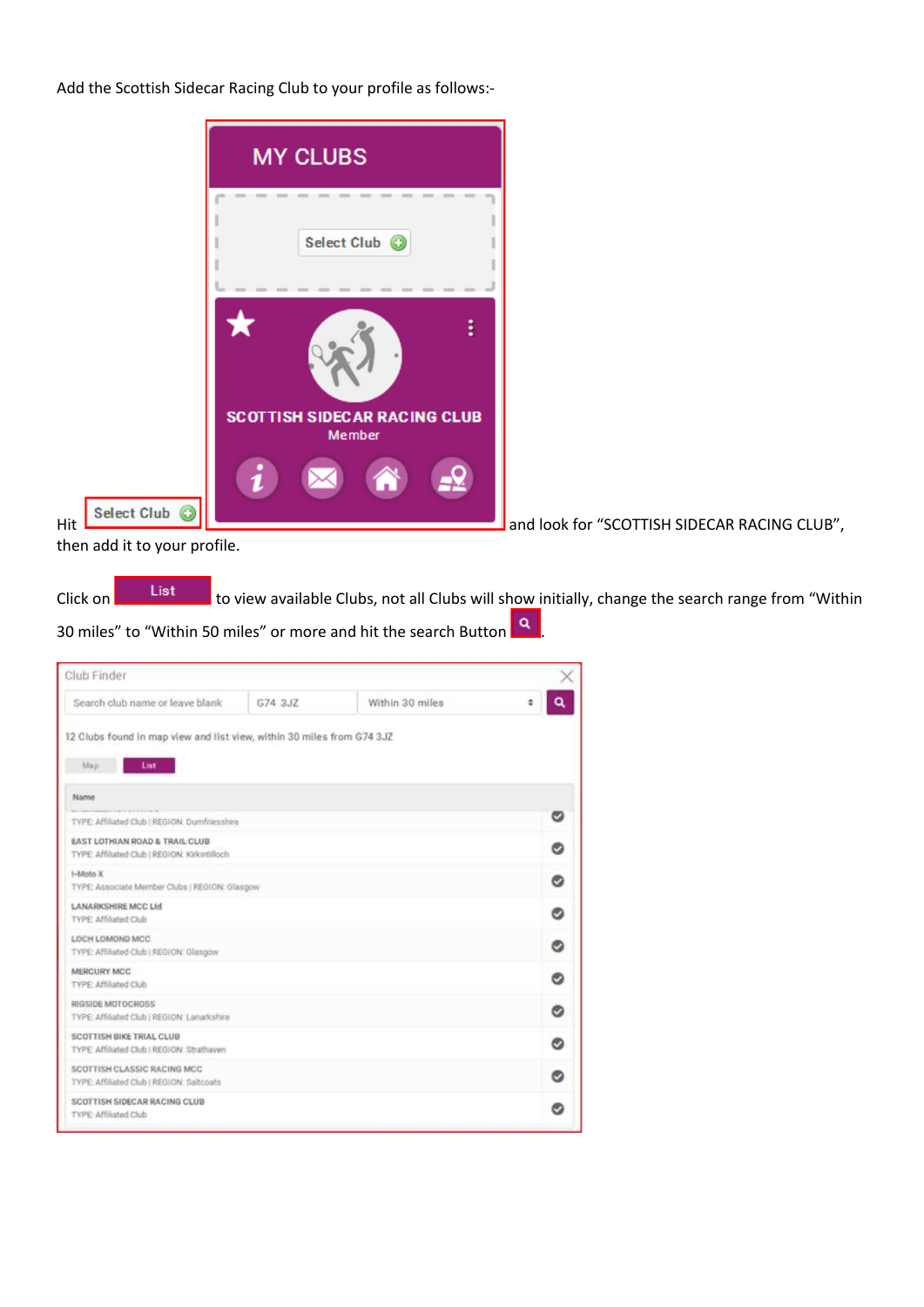| Club Finder                                                                           |         |                 |   |
|---------------------------------------------------------------------------------------|---------|-----------------|---|
| Search club name or leave blank                                                       | G74 3JZ | Within 50 miles |   |
| 23 Clubs found in map view and list view, within 50 miles from G74 3JZ<br>List<br>Map |         |                 |   |
| Name                                                                                  |         |                 |   |
| MELVILLE MC (SCOT) Ltd<br>TYPE: Affiliated Club   REGION: Perth & Kinnoss             |         |                 | ◓ |
| MERCURY MCC<br>TYPE: Affiliated Club                                                  |         |                 | Θ |
| PERTH & DISTRICT MCC.<br>TYPE: Affiliated Club   REGION: Crieff                       |         |                 | Θ |
| RIDE MCC<br>TYPE: Affiliated Club                                                     |         |                 | Θ |
| RIGSIDE MOTOCROSS<br>TYPE: Affiliated Club   REGION: Lanarkshire                      |         |                 | Ø |
| RURAL & URBAN TRAINING SCHEME<br>TYPE: Associate Member Clubs   REGION: Newtongrange  |         |                 | ø |
| SCOTTISH BIKE TRIAL CLUB<br>TYPE: Affiliated Club   REGION: Strathaven                |         |                 | ⊗ |
| SCOTTISH CLASSIC RACING MCC<br>TYPE Affiliated Club; REGION: Saltcoats                |         |                 | Θ |
| SCOTTISH M/CYCLE MARSHALS ASSOC<br>TYPE: Associate Member Clubs   REGION: Peniculit   |         |                 | Θ |
| SCOTTISH SIDECAR RACING CLUB<br>minds, a \$931, 2, 3, 40, 3                           |         |                 | Θ |

If you are a member of more than one club and have added them to your Profile, you can decide which one you want to be your Primary Club.



needed if it's not already a .

After you log out this will send information to Murray, who is the current Club Secretary & Treasurer and who will then be able to approve your online application on this site.

You can then upload the completed Eye Test part of the Licence Application Form and your Photograph.

The SACU will then let you know the date of the next available training day (getting exciting now, eh?). This will take place either at East Fortune or at Knockhill Racing Circuit.

The SACU run Classroom Training sessions and Practical Training during the year. You will be required to attend and successfully complete one of these before being allowed to race. The combined training day cost is around £40.

The classroom session covers the basic rules of racing and focuses on track rules and the recognition and understanding of the various flags used to control the race and ensure the safety of the competitors.

There is a short multiple-choice test and, once this is successfully completed, you will be ready for your practical assessment.

For this you will need one-piece leathers, gloves, helmet, boots and a dog tag (metal, engraved with your name and date of birth). All must be in good condition with no rips or tears.

Gloves and boots must be all leather and your helmet should be less than 2 years old having an ACU approved gold stamp on it.

A back protector is recommended if one isn't already built in.

The practical assessment is carried out by an experienced driver and passenger on an accompanying machine. They will assess whether trainees have a sufficient level of competence to ensure that they are no risk to themselves or others on track.

For passengers who have no confirmed driver the SSRC will liaise with the SACU to provide an experienced driver to take you out for the assessment.